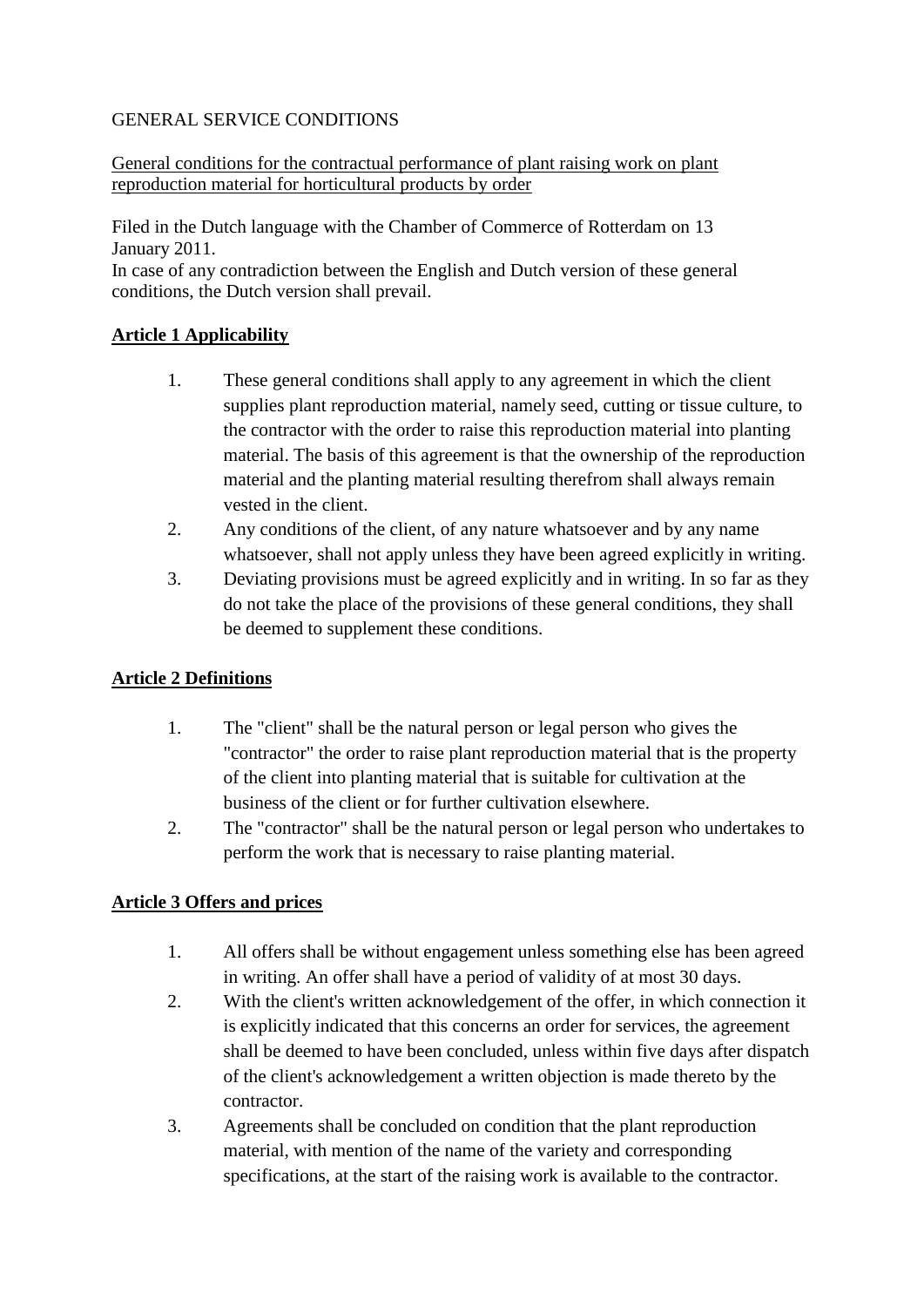- 4. If the agreement is created through the intermediary of agents, commercial representatives and/or other middlemen and/or retailers, it shall only bind the contractor after it has been accepted by the contractor in writing.
- 5. The prices shall be exclusive of VAT and additional costs, including transport charges, costs of packaging, costs of quality control and/or phytosanitary examination, import duties, government and other levies under public law, and also payments under breeders' rights and possible other payments, unless something else has been agreed in writing.
- 6. In so far as nothing else has been indicated, the prices shall be in euros  $(\epsilon)$ .
- 7. In the event of cancellation of the agreement by the client before sowing or planting the client shall immediately owe 25% of the invoice value of the agreed raising work. The client shall furthermore be liable for all expenses already incurred by the contractor. In the event of cancellation of the agreement by the client after sowing or planting the client shall immediately owe 100% of the invoice value of the agreed raising work as compensation for the cancellation.
- 8. In the event that the client wants the seed or planting material back after the above-mentioned cancellation, he must inform the contractor about this simultaneously with the cancellation. If the client does not collect the seed or planting material from the contractor within seven days after cancellation, the contractor shall be entitled to destroy the seed or planting material.
- 9. Both parties shall be obliged to limit any damage as much as possible.

# **Article 4 Delivery and transport**

- 1. Delivery shall be made ex works, unless something else has been agreed.
- 2. After consultation with the client the contractor shall determine the date of delivery. Stated times of delivery shall not be considered deadlines. If a date of delivery has been agreed, the contractor shall aim at adhering to this date for delivery as much as possible. If the contractor cannot deliver on the agreed date or within the agreed period, he shall inform the client on the subject in the timeliest manner possible. Parties will determine a new date of delivery in consultation. This new date of delivery will be the agreed date of delivery as mentioned in article 10 paragraph 5.
- 3. If the client takes the ordered products before the agreed date or period as provided in paragraph 2 the risk following from this shall be entirely for the client.
- 4. If the client takes or wants to take the ordered products after the agreed date of delivery, the risk of a possible loss of quality occurring owing to longer storage shall be entirely for the client. At the same time the costs made by the contractor for the longer raising period shall be charged to the client.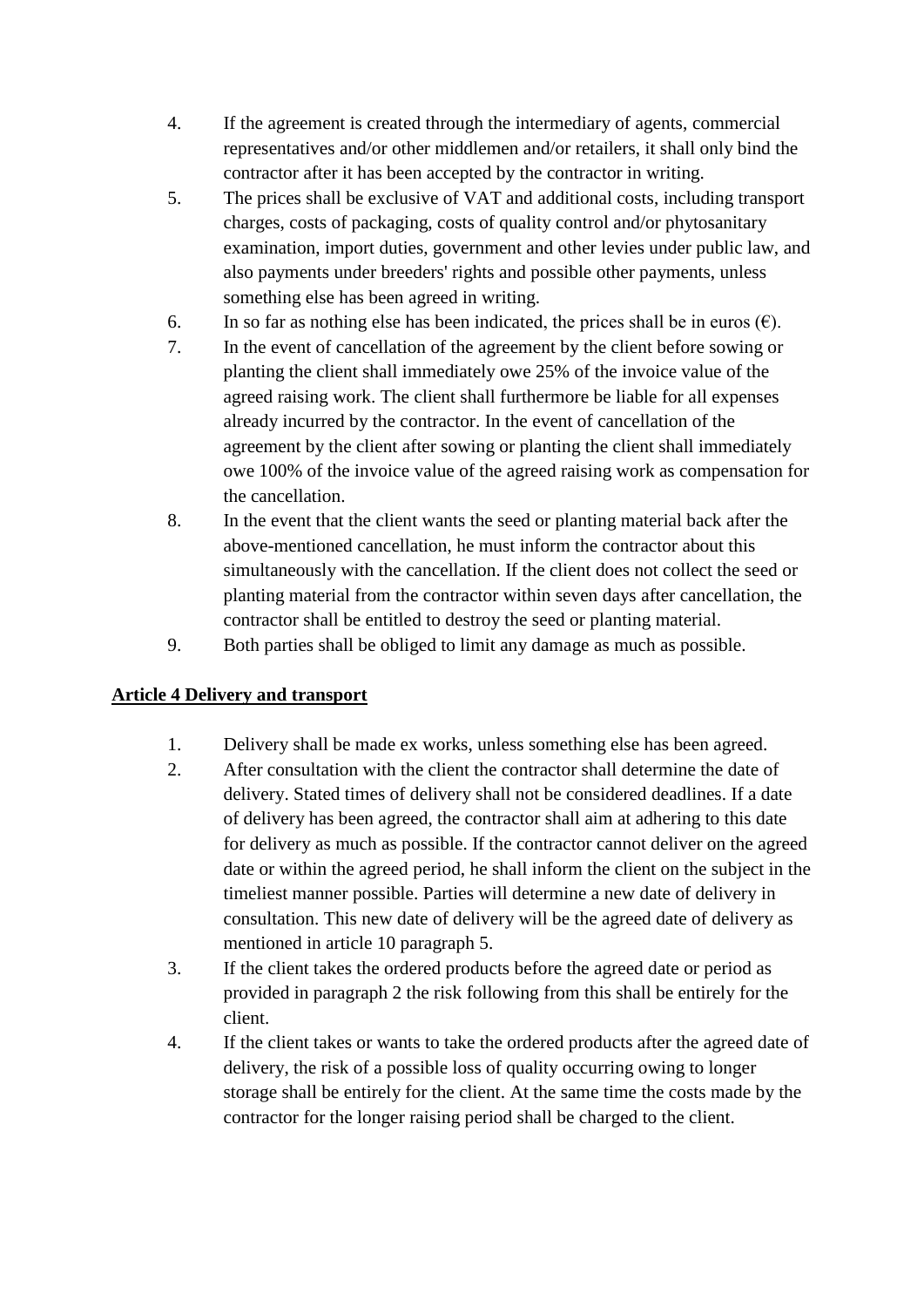#### **Article 5. Packaging/packing/carts/pallets**

- 1. One-way packaging shall be charged at cost price and shall not be taken back.
- 2. All packing and packaging, with the exception of one-way packing, shall remain the contractor's property.
- 3. The contractor shall be entitled to charge the client an agreed user fee for reusable packaging and other durable material, which fee shall be stated separately on the invoice.
- 4. Within 30 days after delivery or immediately after planting the client shall be obliged to return to the vendor packaging and packing at his own expense and in good condition and under the proper hygienic conditions. If it has been agreed that the contractor will collect the packaging and packing himself, the client must see to it, in connection with the date announced by the contractor, that packaging and packing remain in a good state and under the proper hygienic conditions and store them in such a way that the contractor can collect them in a normal manner.
- 5. The client may not continue to use or allow third parties to use the packaging and packing.
- 6. Carts, rolling containers and reusable pallets must be returned immediately unless something else has been agreed. It shall be forbidden to keep them for one's own use or to allow them to be used by third parties.
- 7. In the event of damage or loss of reusable packages, carts, rolling containers, pallets, etc. the client shall be obliged to pay the contractor the repair or replacement costs and also any extra rent as a result of late return.

# **Article 6 Payment**

- 1. Payment must be made in different instalments, which shall be charged as the service proceeds. Per instalment the contractor shall charge the necessary material and auxiliary materials, which shall become the client's property after payment. Packaging and packing shall not be included in this.
- 2. All payments are to be made within seven days after the invoice date. Payment of the last instalment must be made prior to the delivery of the planting material.
- 3. The client shall not be empowered to deduct any amount of a counterclaim asserted by him from the price to be paid by him.
- 4. The client shall not be empowered to suspend the fulfilment of his obligation of payment in the event of a complaint submitted by him to the contractor about the products delivered.
- 5. All the payments shall be made at the office of the contractor or by deposit or transfer into a bank account to be designated by the contractor.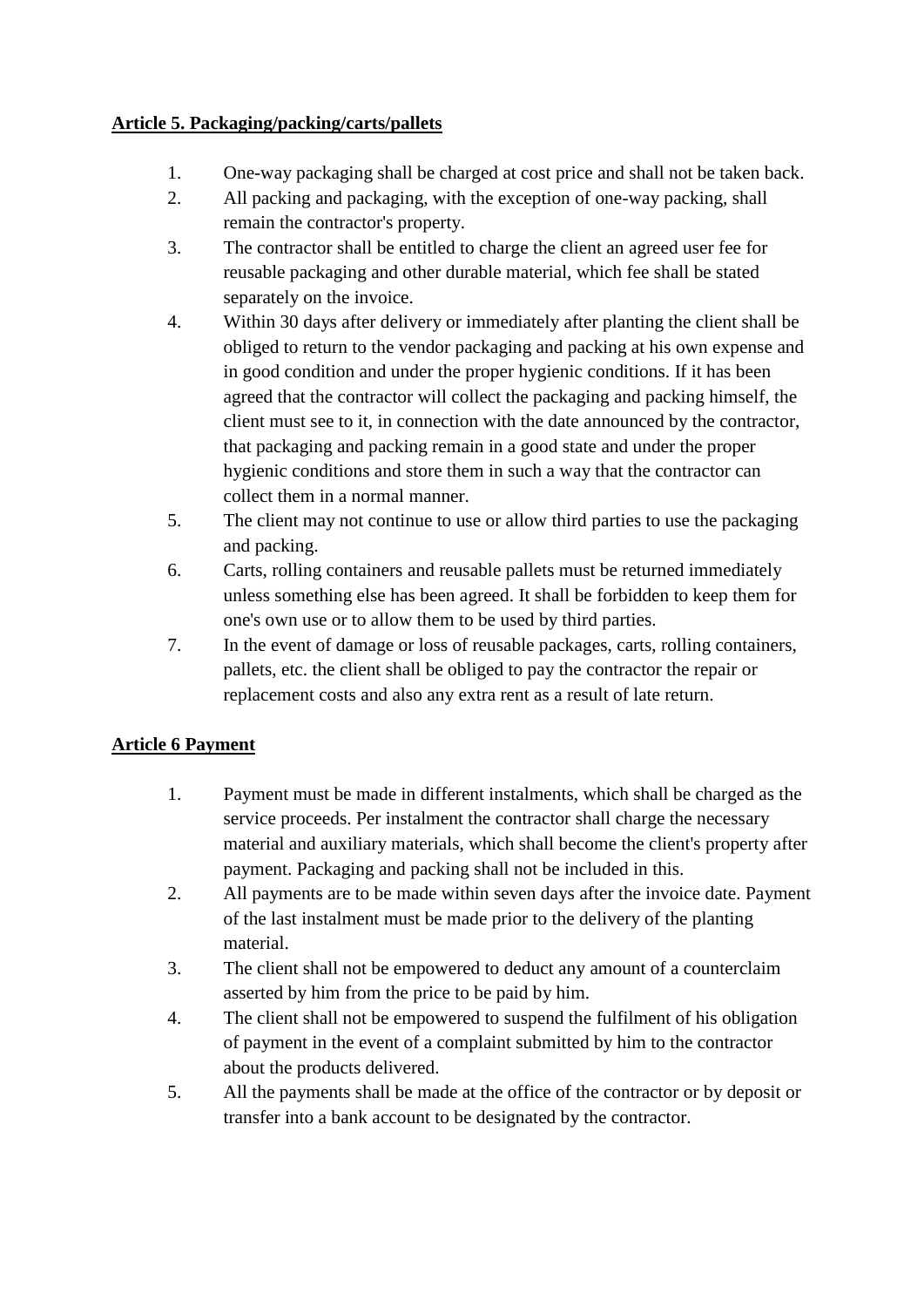- 6. Payment must be made in euros  $(\epsilon)$  unless something else is stated on the invoice. In the last-mentioned case the contractor shall be entitled to charge exchange differences to the client.
- 7. If the client does not fulfil his obligations of payment in time, he shall be deemed to be in default by operation of the law. The contractor reserves the right to claim the ownership of the planting material at that time. The contractor shall not be liable for any damage on the part of the client as a result of failure to deliver the planting material.
- 8. Moreover the contractor shall be entitled to charge an interest of 1% a month from the day that the client has failed to fulfil the obligation of payment mentioned in paragraph 2, in which connection part of a month shall be counted as a whole month. In the event of the client's default the contractor shall also be entitled to charge the exchange loss suffered as a result of that.
- 9. If the client is in default or if he fails in any other way in fulfilling any of his obligations, all reasonable costs to obtain satisfaction both judicially and extrajudicially shall be for his account.
- 10. The contractor reserves the right not or no longer to perform orders or agreements if in any way the client has not fulfilled his obligations to the contractor or there is a threat of non-fulfilment. The contractor shall inform the client of this immediately. The contractor shall not be liable for any damage on the part of the client as a result of non-performance of orders.

# **Article 7. Force majeure**

- 1. Force majeure shall be: any circumstance beyond the contractor's immediate control, as a result of which performance of the agreement cannot reasonably be expected. In this connection consideration may be given to strikes, fire, extreme weather conditions or government measures and diseases and pests on the one hand and defects in the materials supplied to the contractor on the other hand.
- 2. If the delivery cannot be made by the contractor as a result of force majeure, the contractor must inform the client in writing as soon as possible about the circumstances.
- 3. In the event of force majeure the parties shall consult about a change of the agreement or about the whole or partial dissolution of the agreement.
- 4. If the parties cannot agree on amendment or dissolution within 10 days after the written statement of the said circumstances, each of the parties may apply to the court.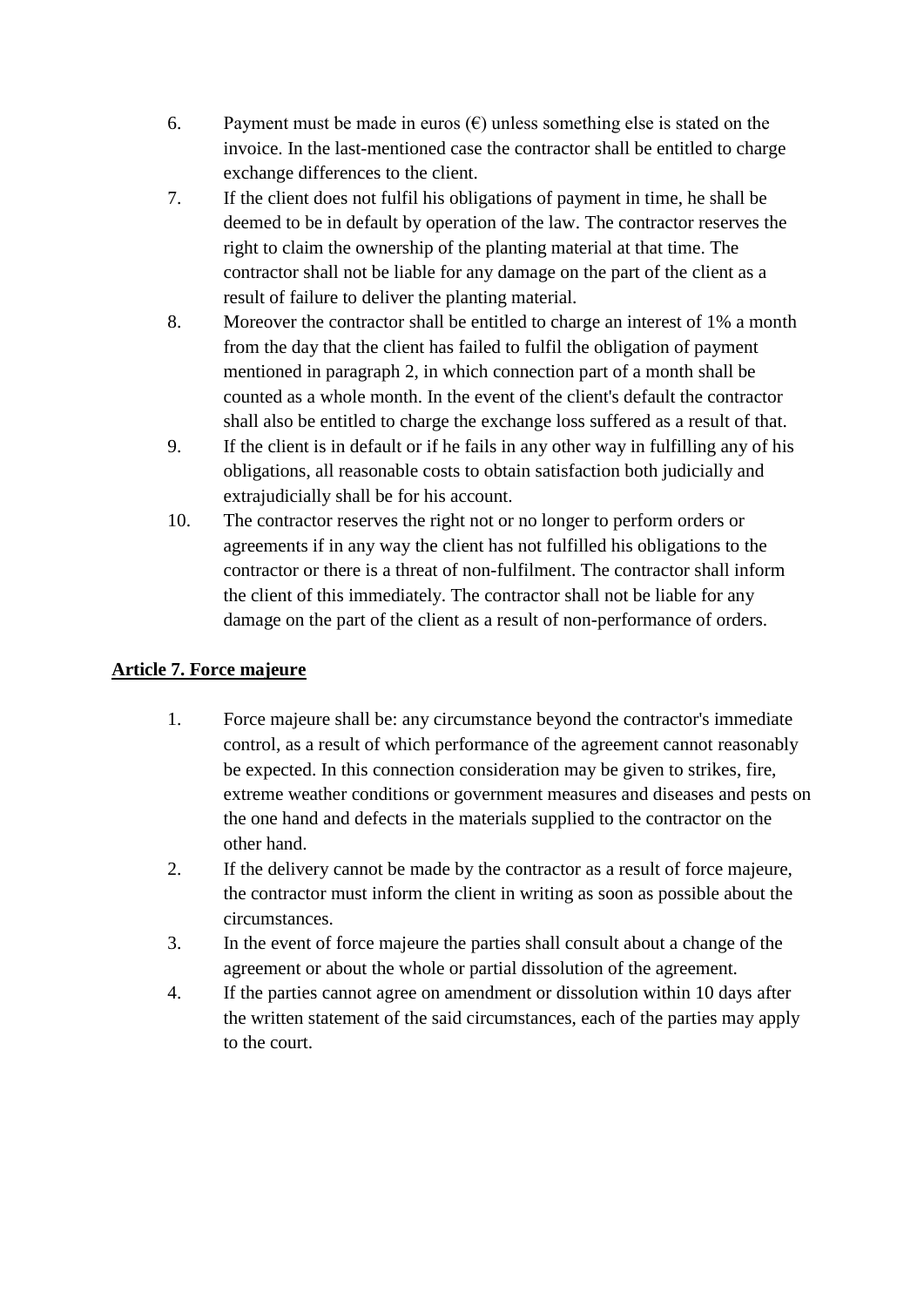#### **Article 8 Unforeseen circumstances**

- 1. In the event of unforeseen circumstances on the part of one of the parties that are so serious that, having regard to the demands of reason and fairness, the other party may not expect that the concluded agreement will remain intact without change, the parties shall consult about a change of the agreement or about the whole or partial dissolution of the agreement.
- 2. If within 10 days after written communication of the relevant circumstances the parties cannot agree on an amendment or dissolution, each of the parties may apply to the court.

# **Article 9 Guarantees and complaints**

- 1. The contractor guarantees that the products that must be supplied on the basis of the order comply with the demands imposed in the applicable rules of Dutch inspection agencies that are in force at the time of conclusion of the agreement.
- 2. The contractor shall not guarantee the quantity, the quality and the properties of the planting material that is cultivated from the plant reproduction material supplied. Furthermore the contractor cannot guarantee the absence of defects, explicitly including diseases that are the result of the plant reproduction material supplied.
- 3. The contractor shall not guarantee the growing and flowering of the products supplied.
- 4. Complaints in connection with visible defects must be made known to the contractor at the latest within two days after delivery and be communicated to the contractor in writing within eight days.
- 5. Complaints in connection with non-visible defects must be made known to the contractor immediately (and at any rate within two days) after they have been discovered and be communicated to the contractor in writing within eight days.
- 6. Moreover complaints must always be communicated to the contractor at such a time that the contractor can check the planting material. In order to be able to carry out the check the contractor must moreover receive immediate permission from the client to enter the latter's business.
- 7. A complaint must at any rate contain:
	- a. An extensive and accurate description of the defect;
	- b. The storage space of the planting material to which the complaint relates;
	- c. A statement of facts on the strength of which it may be determined that the products supplied by the contractor and criticized or rejected by the client are the same.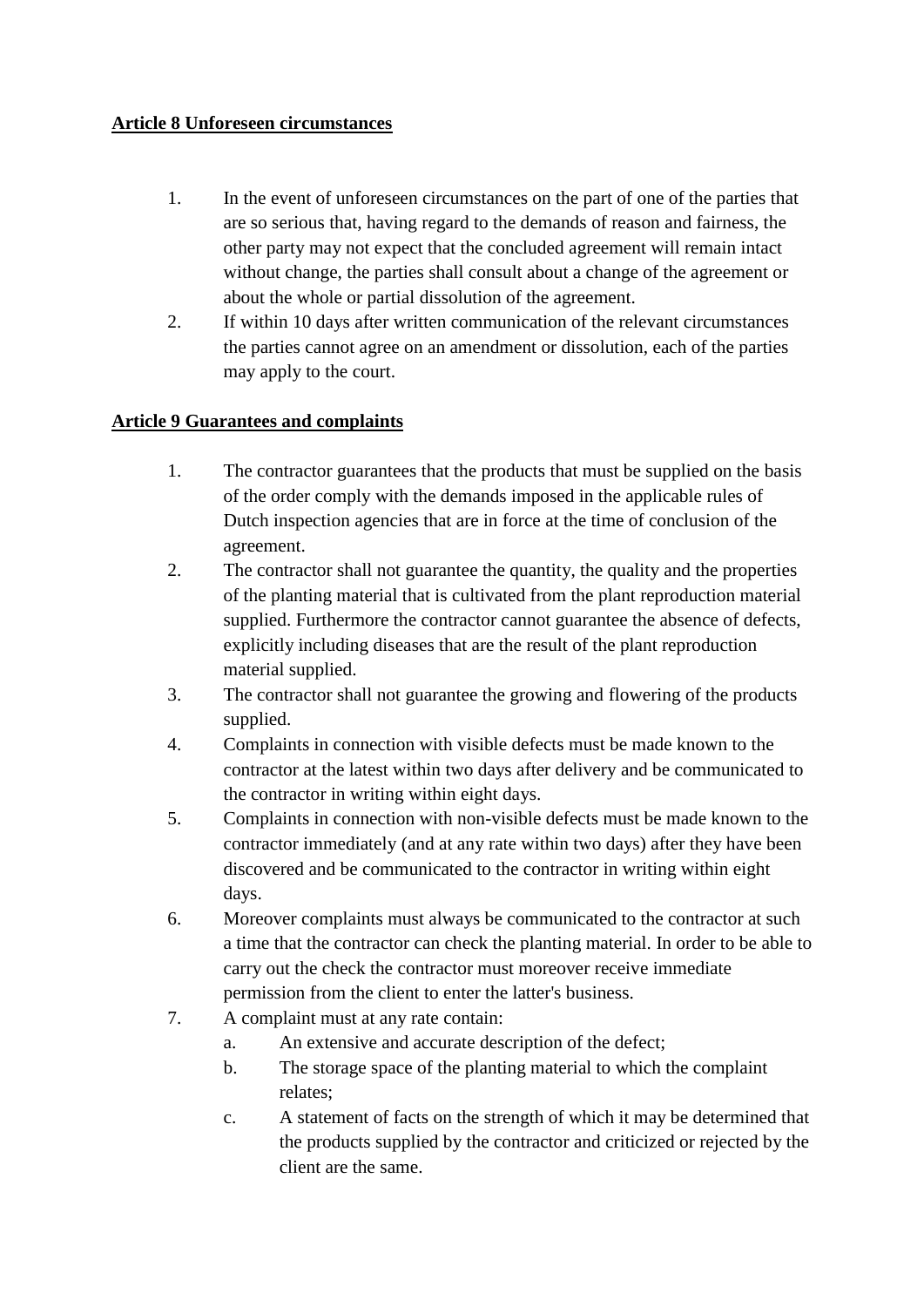- 8. Complaints in connection with part of the goods supplied cannot be a reason for the client's rejection of the whole delivery.
- 9. The client shall have the obligation to (have others) check the delivered quantity of the delivered parcel at the time when it is taken receipt of, and report any noted deviation in quantity in conformity with paragraph 4 to the contractor.
- 10. The issuing of a complaint shall not suspend the obligation of payment of the client, irrespective of any soundness of a complaint.

# **Article 10 Liability**

- 1. The contractor shall not be liable for any damage, except for the circumstances mentioned in this article. In such circumstances the liability of the contractor shall not exceed the invoice value of the agreed plant raising work. In no circumstance shall the contractor be liable for any form of consequential damage, loss of turnover or loss of profit.
- 2. The contractor shall not be liable for damage caused by force majeure as referred to in article 7 paragraph 1.
- 3. The contractor shall not be liable for any damage that is the result of the quality and health of the plant reproduction material that has been made available by the client.
- 4. The client shall indemnify the contractor for any damage that may arise on the part of the contractor or third parties as a result of diseases or other defects in the plant reproduction material that he has made available to the contractor.
- 5. All liability in connection with untimely delivery by the contractor is hereby excluded, unless the agreed date of delivery is delayed by more than seven days. In the event of a delay in the date of delivery by more than seven days the contractor must be held in default in writing, on which occasion the client will have to give the contractor a reasonable period to fulfill his obligations.
- 6. In case of a complaint which is submitted in conformity with article 9, the contractor shall only be liable if the complaint submitted turns out to be justified and it is also a question of culpability or willful negligence on the part of the contractor. In case of a damage claim, the percentage of deviating, sick or weak plants shall be determined by the contractor and client jointly or by an independent third party. This percentage shall be decisive for the contractor's maximum liability. The client shall be obliged to see to it that the damage as a result of deviating, sick or weak plants is limited as much as possible.
- 7. Compensation may not be set off by the client and shall not create any right not to pay the invoice amount or not in time.